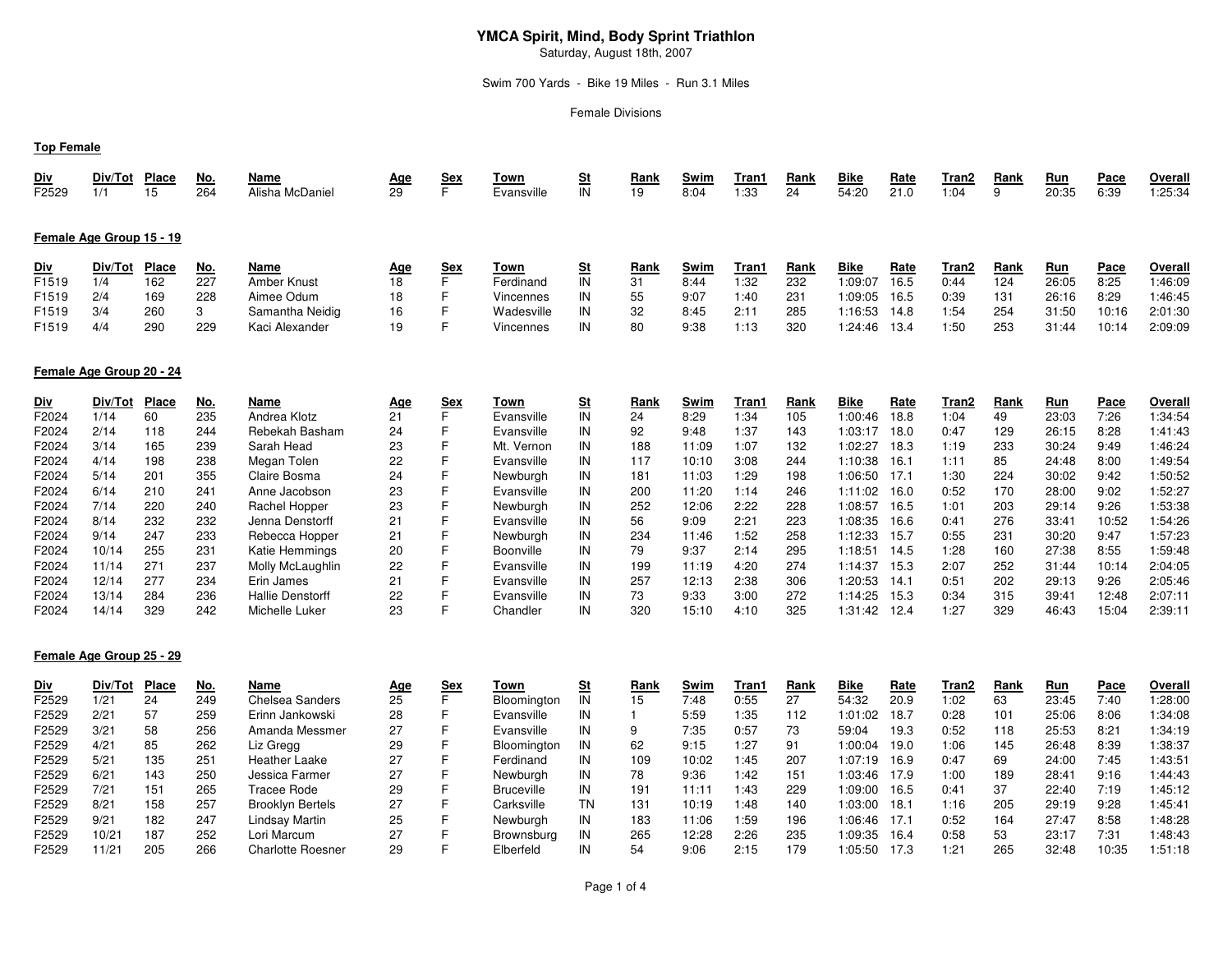# **YMCA Spirit, Mind, Body Sprint Triathlon**

Saturday, August 18th, 2007

## Swim 700 Yards - Bike 19 Miles - Run 3.1 Miles

#### Female Divisions

| F2529 | $12/2^{-}$ | 207 | 245 | <b>Brittany Perkins</b> | 25 | Vincennes   | IN | 90  | 9:46  | 2:53 | 217 | :08:05<br>16.7  |      | 1:07 | 222 | 29:55 | 9:39  | :51:43  |
|-------|------------|-----|-----|-------------------------|----|-------------|----|-----|-------|------|-----|-----------------|------|------|-----|-------|-------|---------|
| F2529 | 13/21      | 250 | 258 | Sara Cline              | 28 | Evansville  | IN | 57  | 9:1   | 1:27 | 263 | 1:13:00         | 15.6 | 0:44 | 277 | 33:44 | 10:53 | :58:04  |
| F2529 | 14/21      | 251 | 248 | Stephanie Padgett       | 25 | St. Francis |    | 251 | 12:04 | 2:09 | 278 | 1:15:11<br>15.2 |      | 0:59 | 180 | 28:12 | 9:06  | 1:58:34 |
| F2529 | 15/21      | 261 | 255 | Tiffany Vandeventer     | 27 | Newburgh    | IN | 166 | 10:50 | 3:16 | 290 | 1:17:59         | 14.6 | 1:40 | 181 | 28:16 | 9:07  | 2:01:59 |
| F2529 | 16/21      | 278 | 254 | Renee Sills             | 27 | Evansville  | IN | 155 | 10:43 | 2:38 | 303 | 1:20:16<br>14.2 |      | 1:01 | 246 | 31:12 | 10:04 | 2:05:47 |
| F2529 | 17/21      | 296 | 261 | Jenelle Carter          | 29 | Evansville  | IN | 276 | 12:43 | 2:16 | 289 | 1:17:48<br>14.7 |      | 1:40 | 295 | 36:06 | 11:39 | 2:10:32 |
| F2529 | 18/21      | 299 | 246 | Catherine Rawlinson     | 25 | Evansville  | IN | 244 | 11:53 | 2:38 | 287 | 1:17:31<br>14.7 |      | 0:28 | 308 | 38:28 | 12:25 | 2:10:57 |
| F2529 | 19/21      | 305 | 263 | Jayme Horton            | 29 | Holland     | IN | 39  | 8:56  | 3:31 | 297 | 1:19:07<br>14.4 |      | 1:30 | 313 | 39:30 | 12:45 | 2:12:33 |
| F2529 | 20/21      | 306 | 51  | Kristy King             | 27 | Newburgh    | IN | 94  | 9:50  | 2:39 | 296 | 1:19:05<br>14.4 |      | 1:31 | 314 | 39:36 | 12:47 | 2:12:38 |
| F2529 | 21/21      | 328 | 260 | <b>Christy Porter</b>   | 28 | Evansville  | IN | 275 | 12:42 | 3:59 | 329 | 1:37:16         | 1.7  | 3:42 | 317 | 40:10 | 12:58 | 2:37:47 |

## **Female Age Group 30 - 34**

| <u>Div</u> | Div/Tot | Place | <u>No.</u> | Name                | <u>Age</u> | <u>Sex</u> | Town             | <u>St</u> | Rank | Swim  | Tran1 | Rank | <u>Bike</u> | <u>Rate</u> | Tran2 | Rank | <u>Run</u> | Pace  | Overall |
|------------|---------|-------|------------|---------------------|------------|------------|------------------|-----------|------|-------|-------|------|-------------|-------------|-------|------|------------|-------|---------|
| F3034      | 1/19    | 20    | 270        | Sarah Sanders       | 30         |            | Bloomington      | IN        | 13   | 7:46  | 1:00  | 28   | 54:32       | 20.9        | 0:58  | 46   | 22:57      | 7:24  | 1:27:11 |
| F3034      | 2/19    | 76    | 272        | Pamela Jimison      | 31         |            | Evansville       | IN        | 18   | 8:03  | 0:48  | 146  | 1:03:25     | 18.0        | 0:50  | 83   | 24:46      | 8:00  | 1:37:51 |
| F3034      | 3/19    | 105   | 353        | Tornatt Tomelle     | 33         |            | Evansville       | IN        | 129  | 10:16 | 2:13  | 120  | 1:01:36     | 18.5        | 1:29  | 106  | 25:19      | 8:10  | 1:40:51 |
| F3034      | 4/19    | 170   | 274        | Cynthia Carmack     | 32         |            | Evansville       | IN        | 22   | 8:21  | 1:51  | 243  | 1:10:37     | 16.1        | 1:17  | 87   | 24:52      | 8:02  | 1:46:56 |
| F3034      | 5/19    | 192   | 283        | Andrea McKinney     | 34         |            | Newburgh         | IN        | 49   | 9:03  | 2:05  | 199  | 1:06:50     | 17.1        | 1:06  | 226  | 30:05      | 9:43  | 1:49:07 |
| F3034      | 6/19    | 208   | 280        | Pamela Cox          | 34         |            | Newburgh         | IN        | 169  | 10:51 | 1:59  | 189  | 1:06:18     | 17.2        | 1:13  | 248  | 31:29      | 10:10 | 1:51:48 |
| F3034      | 7/19    | 217   | 279        | Kathy Coomes        | 34         |            | Tennyson         | IN        | 52   | 9:05  | 1:49  | 226  | 1:08:50     | 16.6        | 1:19  | 262  | 32:21      | 10:27 | 1:53:24 |
| F3034      | 8/19    | 223   | 276        | <b>Emily Elsea</b>  | 33         |            | Newburgh         | IN        | 193  | 11:13 | 1:33  | 247  | 1:11:07     | 16.0        | 1:41  | 182  | 28:21      | 9:09  | 1:53:53 |
| F3034      | 9/19    | 225   | 273        | Amy Mischler        | 31         |            | Evansville       | IN        | 260  | 12:16 | 1:30  | 245  | 1:10:54     | 16.1        | 0:54  | 183  | 28:27      | 9:11  | 1:54:00 |
| F3034      | 10/19   | 234   | 281        | Kristin Gardner     | 34         |            | Henderson        | KY        | 245  | 11:53 | 2:51  | 183  | 1:05:59     | 17.3        | 1:12  | 267  | 32:55      | 10:37 | 1:54:47 |
| F3034      | 11/19   | 236   | 282        | <b>Shelley Mays</b> | 34         |            | Evansville       | IN        | 255  | 12:09 | 1:39  | 233  | 1:09:13     | 16.5        | 1:01  | 243  | 30:59      | 10:00 | 1:54:59 |
| F3034      | 12/19   | 269   | 284        | Nadia Musser        | 34         |            | Evansville       | IN        | 190  | 11:10 | 1:51  | 299  | 1:19:19     | 14.4        | 1:03  | 219  | 29:49      | 9:38  | 2:03:11 |
| F3034      | 13/19   | 275   | 271        | April Vanpolen      | 30         |            | Chandler         | IN        | 271  | 12:35 | 2:23  | 283  | 1:16:37     | 14.9        | 1:02  | 255  | 31:56      | 10:19 | 2:04:31 |
| F3034      | 14/19   | 280   | 277        | Holly Hobgood       | 33         |            | Newburgh         | IN        | 161  | 10:46 | 3:22  | 267  | 1:13:23     | 15.5        | 3:46  | 285  | 34:57      | 11:17 | 2:06:12 |
| F3034      | 15/19   | 302   | 268        | Amy Brantley        | 30         |            | Evansville       | IN        | 218  | 11:31 | 2:49  | 307  | 1:21:04     | 14.1        | 1:51  | 280  | 34:23      | 11:06 | 2:11:36 |
| F3034      | 16/19   | 315   | 286        | Andrea O'Dell       | 34         |            |                  |           | 263  | 12:19 | 3:07  | 286  | 1:17:05     | 14.8        | 2:38  | 325  | 42:44      | 13:47 | 2:17:50 |
| F3034      | 17/19   | 318   | 285        | Molly Weiss         | 34         |            | <b>Vincennes</b> | IN        | 259  | 12:15 | 2:49  | 321  | 1:26:07     | 13.2        | 1:05  | 301  | 37:17      | 12:02 | 2:19:31 |
| F3034      | 18/19   | 321   | 278        | Tami Clements       | 34         |            | Morganfield      | KY        | 279  | 12:50 | 2:22  | 315  | 1:24:05     | 13.6        | 0:52  | 324  | 42:21      | 13:40 | 2:22:28 |
| F3034      | 19/19   | 327   | 267        | Nichole Berlie      | 30         |            | Evansville       | IN        | 321  | 15:11 | 2:35  | 331  | 1:39:25     | 11.5        | 0:54  | 300  | 37:12      | 12:00 | 2:35:16 |

## **Female Age Group 35 - 39**

| <u>Div</u> | Div/Tot | <b>Place</b> | No. | Name                       | Age | Sex | Town       |     | Rank | Swim  | Tran1 | Rank | Bike    | Rate | Tran2 | Rank            | Run   | Pace  | Overall |
|------------|---------|--------------|-----|----------------------------|-----|-----|------------|-----|------|-------|-------|------|---------|------|-------|-----------------|-------|-------|---------|
| F3539      | 1/22    | 55           | 290 | Liesl Fraley               | 36  |     | Evansville |     | 63   | 9:15  | 05: ا | 68   | 58:47   | 19.4 | 0:58  | 61              | 23:42 | 7:39  | 1:33:44 |
| F3539      | 2/22    | 81           | 354 | <b>Catherine Broshears</b> | 36  |     | Dekalb     |     | 123  | 10:14 | :08   | 83   | 59:37   | 19.7 | 0:53  | 139             | 26:34 | 8:34  | 1:38:24 |
| F3539      | 3/22    | 84           | 307 | Jenita Goodwin             | 39  |     | Vincennes  | IN  | 28   | 8:40  | 1:15  | 155  | 1:04:07 | 7.8  | 0:46  | 65              | 23:49 | 7:41  | :38:35  |
| F3539      | 4/22    | 171          | 289 | Susan Fouts                | 36  |     | Newburgh   | IN  | 120  | 10:13 | 2:11  | 164  | 1:04:39 | 17.6 | 0:38  | 204             | 29:17 | 9:27  | 1:46:57 |
| F3539      | 5/22    | 181          | 306 | Michelle Walker            | 38  |     | Newburgh   | IN  | 297  | 13:30 | 1:44  | 165  | 1:04:43 | 17.6 | 1:27  | 150             | 26:57 | 8:42  | 1:48:19 |
| F3539      | 6/22    | 194          | 309 | Katie Witsoe               | 39  |     | Evansville | IN  | 294  | 13:22 | 1:42  | 204  | 1:07:1  | 17.0 | 1:19  | 119             | 25:55 | 8:22  | 1:49:27 |
| F3539      | 7/22    | 213          | 299 | Kerrie Harth               | 37  |     | Evansville | IN  | 68   | 9:24  | 1:47  | 212  | 1:07:47 | 16.8 | 1:26  | 26 <sup>1</sup> | 32:15 | 10:24 | :52:38  |
| F3539      | 8/22    | 214          | 296 | Jenna Talbert              | 36  |     | Evansville |     | 215  | 11:28 | :29   | 188  | 1:06:08 | 17.2 | 1:28  | 258             | 32:07 | 10:22 | :52:38  |
| F3539      | 9/22    | 224          | 304 | Jean Dollison              | 38  |     | Evansville | IN. | 163  | 10:49 | 2:16  | 182  | 1:05:57 | 17.3 | 1:01  | 279             | 33:58 | 10:58 | :54:00  |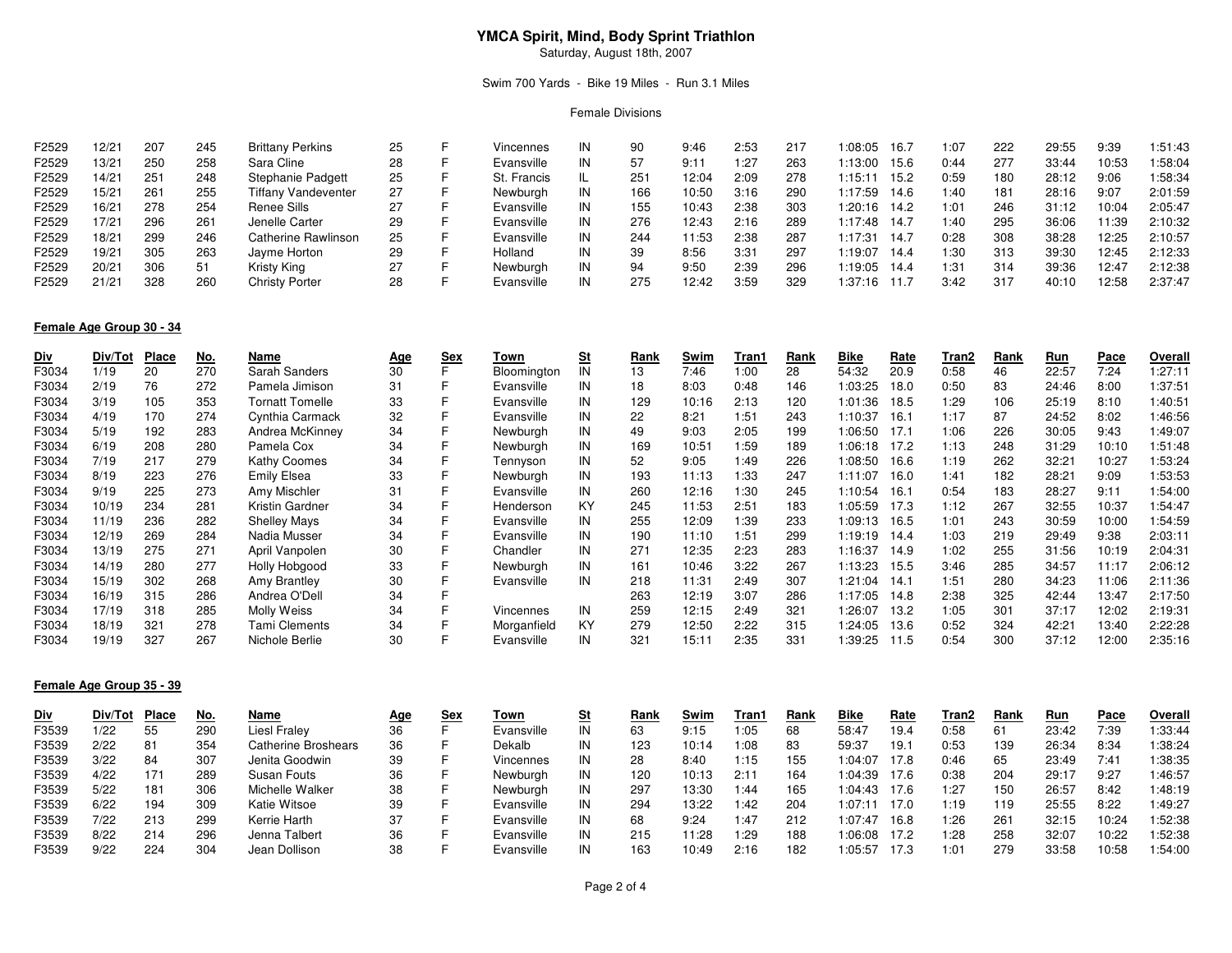# **YMCA Spirit, Mind, Body Sprint Triathlon**

Saturday, August 18th, 2007

## Swim 700 Yards - Bike 19 Miles - Run 3.1 Miles

#### Female Divisions

| F3539 | 10/22 | 233 | 291 | Lauri Gresham    | 36 |   | Lvnnville  | IN | 293 | 13:20 | :58  | 234 | 1:09:20 | 16.4  | 1:25 | 191 | 28:44 | 9:17  | :54:46  |
|-------|-------|-----|-----|------------------|----|---|------------|----|-----|-------|------|-----|---------|-------|------|-----|-------|-------|---------|
| F3539 | 11/22 | 239 | 297 | Mollie Francis   | 37 |   | Newburgh   | IN | 267 | 12:29 | 1:44 | 257 | 1:12:32 | 15.7  | 1:06 | 171 | 28:01 | 9:03  | 1:55:51 |
| F3539 | 12/22 | 254 | 300 | Stacy Thompson   | 37 |   | Henderson  | KY | 144 | 10:31 | 1:51 | 238 | 1:10:07 | 16.3  | 2:17 | 282 | 34:50 | 11:15 | :59:34  |
| F3539 | 13/22 | 262 | 298 | Mistene Halter   | 37 |   | Vincenness | IN | 278 | 12:47 | 3:32 | 237 | 1:10:06 | 16.3  | 2:28 | 272 | 33:31 | 10:49 | 2:02:22 |
| F3539 | 14/22 | 282 | 294 | Tiffany Petts    | 36 |   | Vinncennes | IN | 45  | 9:00  | 2:30 | 262 | l:12:58 | 15.6  | 1:11 | 320 | 41:14 | 13:19 | 2:06:51 |
| F3539 | 15/22 | 288 | 302 | Anna Demerly     | 38 |   | Boonville  | IN | 268 | 12:32 | 2:03 | 270 | 1:13:47 | 15.5  | 1:34 | 307 | 38:24 | 12:23 | 2:08:18 |
| F3539 | 16/22 | 293 | 308 | Kathie Hedrick   | 39 |   | Evansville | IN | 287 | 13:12 | 2:35 | 271 | 1:14:04 | 15.4  | 1:33 | 305 | 38:04 | 12:17 | 2:09:26 |
| F3539 | 17/22 | 294 | 303 | Stacie Devine    | 38 |   | Newburah   | IN | 302 | 13:42 | 3:15 | 261 | 1:12:52 | 15.6  | 1:06 | 311 | 39:01 | 12:35 | 2:09:54 |
| F3539 | 18/22 | 295 | 287 | Brenda Beck      | 36 |   | Newburah   | IN | 198 | 11:19 | 2:45 | 302 | 1:20:10 | 14.2  | 1:00 | 288 | 35:06 | 11:20 | 2:10:18 |
| F3539 | 19/22 | 298 | 292 | Michelle Humston | 36 |   | Evansville | IN | 311 | 14:10 | 3:00 | 269 | l:13:37 | 15.5  | 2:47 | 302 | 37:21 | 12:03 | 2:10:54 |
| F3539 | 20/22 | 300 | 288 | Maria Earley     | 36 |   | Vincennes  | IN | 240 | 11:49 | 3:18 | 318 | 1:24:37 | 13.5  | 1:13 | 230 | 30:12 | 9:45  | 2:11:08 |
| F3539 | 21/22 | 303 | 305 | Deborah Record   | 38 | ᆮ | Evansville | IN | 295 | 13:25 | 2:40 | 308 | 1:21:05 | 14.1  | 1:18 | 275 | 33:41 | 10:52 | 2:12:08 |
| F3539 | 22/22 | 323 | 293 | Penny Kirk       | 36 |   | Vincennes  | IN | 282 | 13:07 | 3:24 | 313 | 1:22:56 | -13.7 | 1:33 | 328 | 45:54 | 14:49 | 2:26:53 |

# **Female Age Group 40 - 44**

| <u>Div</u> | Div/Tot | Place | <u>No.</u> | Name                   | <u>Age</u> | <u>Sex</u> | Town        |    | Rank | Swim  | Tran 1 | Rank | Bike    | <u>Rate</u> | Tran2 | Rank | <u>Run</u> | Pace  | Overall |
|------------|---------|-------|------------|------------------------|------------|------------|-------------|----|------|-------|--------|------|---------|-------------|-------|------|------------|-------|---------|
| F4044      | 1/13    | 91    | 319        | <b>Elaine Tietz</b>    | 42         |            | Newburgh    |    | 273  | 12:39 | 1:22   | 65   | 58:20   | 19.5        | 0:59  | 134  | 26:24      | 8:31  | 1:39:41 |
| F4044      | 2/13    | 163   | 313        | Jill Templin           | 40         |            | Vincennes   | IN | 296  | 13:26 | 2:03   | 141  | 1:03:15 | 18.0        | 1:05  | 136  | 26:27      | 8:32  | 1:46:14 |
| F4044      | 3/13    | 173   | 317        | Donna Lucas            | 42         |            | Newburah    | IN | 247  | 11:54 | 1:44   | 171  | 1:04:59 | 17.5        | 0:38  | 176  | 28:05      | 9:04  | 1:47:18 |
| F4044      | 4/13    | 211   | 321        | Pamela Gardner         | 43         |            | Vincennes   | IN | 151  | 10:39 | 3:18   | 195  | 1:06:45 | -17.1       | 1:39  | 228  | 30:08      | 9:44  | 1:52:27 |
| F4044      | 5/13    | 216   | 325        | Michele Smith          | 43         |            | Newburgh    | IN | 41   | 8:57  | 2:03   | 194  | 1:06:42 | 17.1        | 0:57  | 281  | 34:47      | 11:13 | 1:53:23 |
| F4044      | 6/13    | 246   | 316        | <b>Bridget Roberts</b> | 41         |            | Morganfield | KY | 303  | 13:44 | 1:46   | 255  | 1:12:28 | 15.7        | 0:52  | 186  | 28:34      | 9:13  | 1:57:22 |
| F4044      | 7/13    | 265   | 322        | Kimberly Keene         | 43         |            | Louisville  | IN | 290  | 13:16 | 2:44   | 254  | 1:12:20 | 15.8        | 2:08  | 259  | 32:09      | 10:23 | 2:02:36 |
| F4044      | 8/13    | 267   | 320        | Jennifer Howell        | 42         |            | Henderson   | KY | 286  | 13:11 | 4:08   | 256  | 1:12:31 | 15.7        | 1:38  | 251  | 31:35      | 10:12 | 2:03:01 |
| F4044      | 9/13    | 286   | 326        | Michelle Tanner        | 44         |            | Mt. Vernon  | IN | 298  | 13:32 | 2:34   | 265  | 1:13:04 | 15.6        | 0:44  | 303  | 37:42      | 12:10 | 2:07:36 |
| F4044      | 10/13   | 291   | 312        | Rosa Herald            | 40         |            | Jasper      | IN | 130  | 10:19 | 2:59   | 301  | 1:19:51 | 14.3        | 1:04  | 287  | 35:00      | 11:18 | 2:09:10 |
| F4044      | 11/13   | 292   | 318        | Michelle Stetter       | 42         |            | Huntingburg | IN | 261  | 12:18 | 2:28   | 293  | 1:18:38 | 14.5        | 0:56  | 286  | 34:57      | 11:17 | 2:09:15 |
| F4044      | 12/13   | 304   | 324        | Theresa Ohning         | 43         |            | Evansville  | ΙN | 312  | 14:15 | 2:58   | 275  | 1:14:45 | 15.3        | 1:32  | 309  | 38:40      | 12:29 | 2:12:08 |
| F4044      | 13/13   | 320   | 315        | Jenifer Neidig         | 41         |            | Wadesville  | IN | 30   | 8:43  | 2:07   | 323  | 1:29:21 | 12.8        | 0:57  | 316  | 40:06      | 12:57 | 2:21:12 |

# **Female Age Group 45 - 49**

| <u>Div</u> | Div/Tot           | Place | No. | Name              | <u>Age</u> | Sex | Town        | <u>St</u> | Rank | Swim  | Tran1 | Rank | Bike    | <u>Rate</u> | Tran2 | Rank | Run   | Pace  | Overall |
|------------|-------------------|-------|-----|-------------------|------------|-----|-------------|-----------|------|-------|-------|------|---------|-------------|-------|------|-------|-------|---------|
| F4549      | 1/11              | 45    | 335 | Rita Uebelhor     | 47         |     | Jasper      | IN        | 124  | 10:14 | 1:19  | 63   | 58:05   | 19.6        | 0:53  | 22   | 21:38 | 6:59  | 1:32:07 |
| F4549      | 2/11              | 89    | 334 | Colette Loehrlein | 47         |     | Evansville  | IN        | 176  | 11:00 | 1:09  | 103  | 1:00:42 | 18.8        | 0:49  | 113  | 25:31 | 8:14  | 1:39:09 |
| F4549      | 3/11              | 117   | 330 | Dava Schwentker   | 46         |     | Evansville  | IN        | 138  | 10:28 | 1:22  | 102  | 1:00:36 | 18.8        | 1:12  | 174  | 28:03 | 9:03  | 1:41:39 |
| F4549      | 4/11              | 126   | 336 | Diana Holland     | 49         |     | Evansville  | IN        | 84   | 9:40  | 0:55  | 117  | 1:01:27 | 18.6        | 1:30  | 199  | 29:10 | 9:25  | 1:42:39 |
| F4549      | 5/11              | 133   | 337 | Martha Klueh      | 49         |     | Evansville  | IN        | 33   | 8:45  | 2:00  | 205  | 1:07:16 | 16.9        | 0:51  | 91   | 24:55 | 8:03  | 1:43:46 |
| F4549      | 6/11              | 139   | 332 | Bonita Truitt     | 46         |     | Kevil       | KY        | 118  | 10:10 | 2:15  | 109  | 1:00:51 | 18.7        | 1:22  | 210  | 29:29 | 9:31  | 1:44:05 |
| F4549      | 7/11              | 180   | 331 | Suzanne Stetter   | 46         |     | Huntingburg | IN        | 194  | 11:14 | 2:25  | 191  | 1:06:27 | 17.2        | 0:37  | 158  | 27:35 | 8:54  | 1:48:16 |
| F4549      | 8/11              | 244   | 329 | Amy Mutz          | 46         |     | Haubstadt   | IN        | 292  | 13:18 | 1:36  | 180  | 1:05:52 | 17.3        | 1:13  | 289  | 35:18 | 11:24 | 1:57:16 |
| F4549      | 9/11              | 253   | 328 | Cyndi Donley      | 45         |     | Evansville  | IN        | 162  | 10:49 | 3:32  | 240  | 1:10:22 | 16.2        | 1:32  | 269  | 33:16 | 10:44 | 1:59:29 |
| F4549      | 10/1 <sup>1</sup> | 314   | 327 | Lavern Baker      | 45         |     | Cadiz       | KY        | 331  | 18:37 | 2:07  | 284  | 1:16:43 | 14.9        | 0:57  | 310  | 38:45 | 12:30 | 2:17:07 |
| F4549      | 11/1              | 316   | 333 | Holly Will        | 46         |     | Evansville  | IN        | 272  | 12:39 | 4:07  | 294  | l:18:46 | 14.5        | 2:09  | 319  | 40:17 | 13:00 | 2:17:55 |